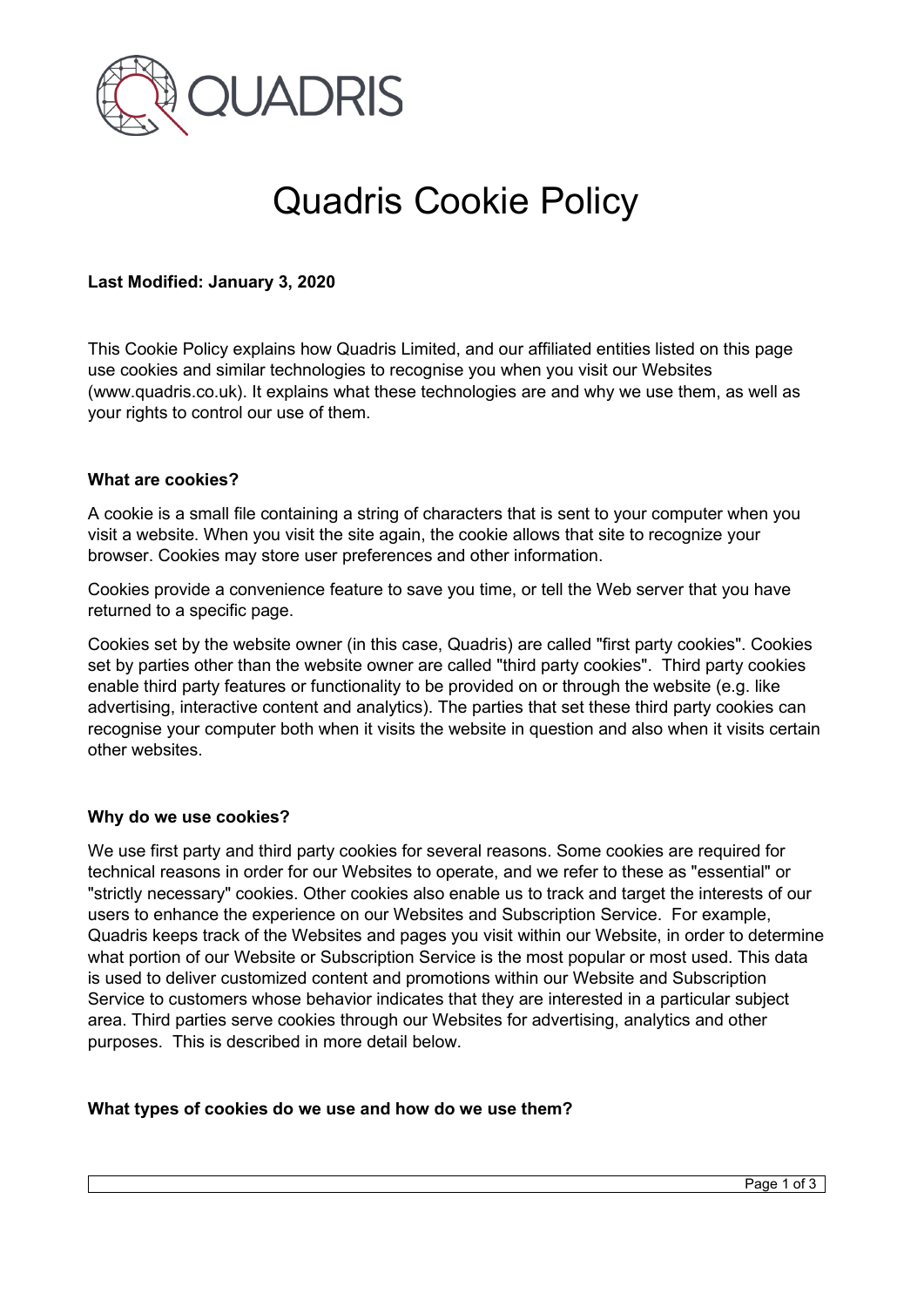

The specific types of first and third party cookies served through our Websites and the purposes they perform. These cookies include:

Essential website cookies: These cookies are strictly necessary to provide you with services available through our Websites.

Performance and functionality cookies: These cookies are used to enhance the performance and functionality of our Websites but are non-essential to their use. However, without these cookies, certain functionality may become unavailable.

Analytics and customisation cookies: These cookies collect information that is used either in aggregate form to help us understand how our Websites are being used or how effective our marketing campaigns are, or to help us customise our Websites for you.

Advertising cookies: These cookies are used to make advertising messages more relevant to you. They perform functions like preventing the same ad from continuously reappearing, ensuring that ads are properly displayed for advertisers, and in some cases selecting advertisements that are based on your interests.

Social networking cookies: These cookies are used to enable you to share pages and content that you find interesting on our Websites through third party social networking and other websites. These cookies may also be used for advertising purposes too.

# **How can I control cookies?**

You have the right to decide whether to accept or reject cookies. You can exercise your cookie preferences by clicking on the appropriate opt-out links provided below.

You can set or amend your web browser controls to accept or refuse cookies. If you choose to reject cookies, you may still use our website though your access to some functionality and areas of our website may be restricted. As the means by which you can refuse cookies through your web browser controls vary from browser-to-browser, you should visit your browser's help menu for more information.

In addition, most advertising networks offer you a way to opt out of targeted advertising. If you would like to find out more information, please visit<http://www.aboutads.info/choices/>

## or [http://www.youronlinechoices.com](http://www.youronlinechoices.com/)

You may opt out by clicking here:<http://optout.aboutads.info/> or <http://optout.networkadvertising.org/> (or if located in the European Union, by clicking here: <http://www.youronlinechoices.eu/> ). Please note this does not opt you out of being served advertising. You will continue to receive generic advertisements.

Essential website cookies: Because these cookies are strictly necessary to deliver the Websites to you, you cannot refuse them. You can block or delete them by changing your browser settings however, as described above.